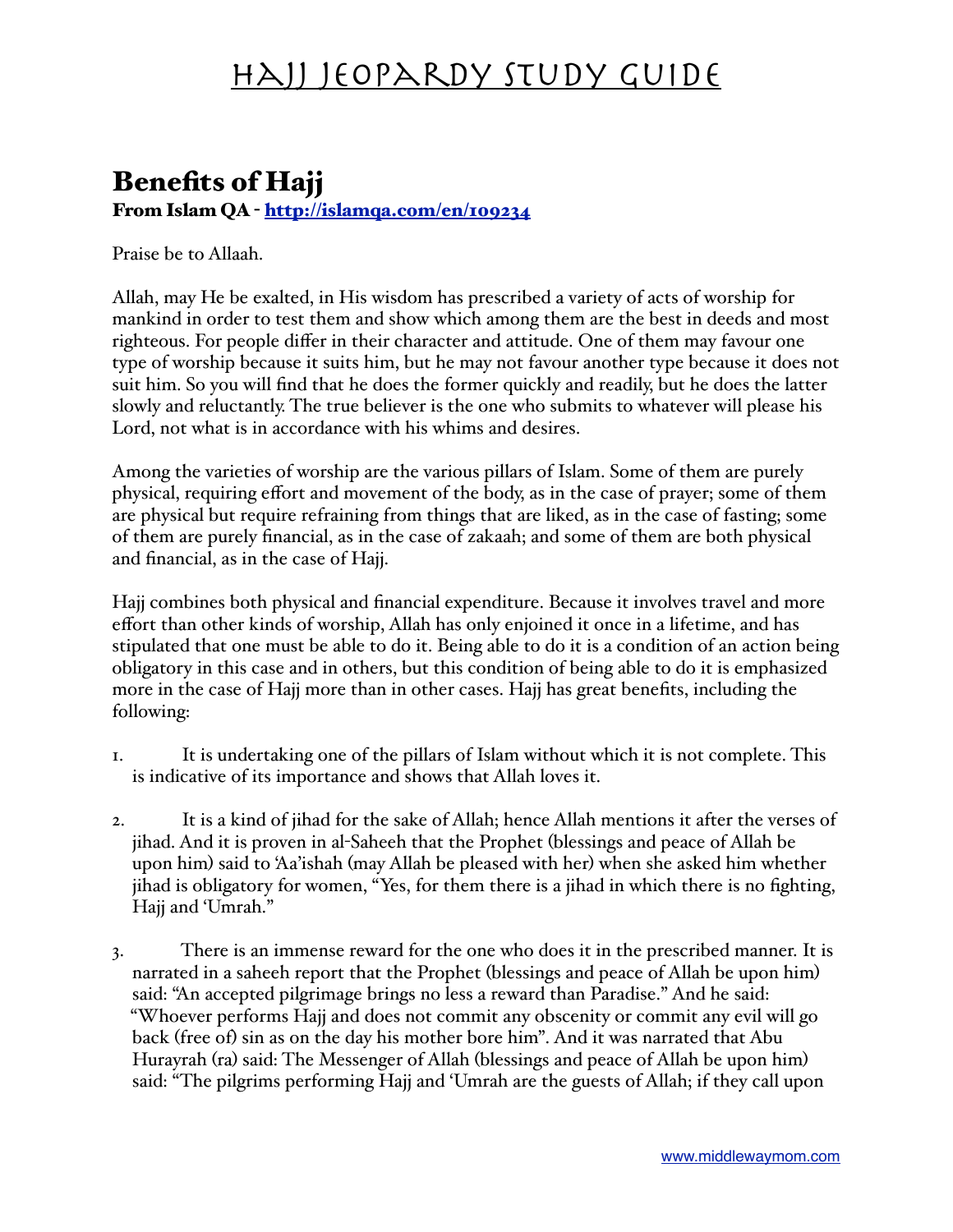Him He will answer them, and if they ask Him for forgiveness He will forgive them." Narrated by al-Nasaa'i and Ibn Maajah.

- 4. In Hajj, remembrance of Allah is established, He is venerated and some rituals are carried out, such as reciting the Talbiyah, circumambulating the Ka'bah (tawaaf), going between al-Safa and al-Marwah (saa'i), standing in Arafat, staying overnight in Muzdalifah and stoning the Jamrah, along with what accompanies that of dhikr (remembrance of Allah), takbeer (proclaiming His greatness) and venerating Him. In the hadeeth it is narrated that the Prophet (blessings and peace of Allah be upon him) said: "Circumambulation of the Ka'bah, going between al-Safa and al-Marwah and stoning the Jimaar have only been prescribed to establish the remembrance of Allah."
- 5. During Hajj, Muslims from all parts of the world come together and show their love for one another and get to know one another. That is also accompanied by exhortations, guiding towards truth and encouraging people to adhere to it.
- 6. The Muslims demonstrate unity in time, place, actions and appearance. All of them stand in the different locations of Hajj at the same time, doing the same actions, wearing the same clothes (the izaar and rida'), with humbleness before Allah, may He be glorified and exalted.
- 7. The season of Hajj brings a great deal of good in both spiritual and worldly terms, as the Muslims may benefit by coming together, learning from one another and doing business. Hence Allah, may He be exalted, said (interpretation of the meaning): "That they may witness things that are of benefit to them" [al-Hajj 22:28]. This includes both spiritual and worldly benefits.
- 8. It includes offering both obligatory and mustahabb sacrifices, which demonstrate respect for the rituals prescribed by Allah, and eating from the meat and giving some in charity to the poor.

The benefits and hidden wisdoms of Hajj are many.

#### Basic Knowledge of Five Pillars of Islam

Participants should know the five pillars, and the basic information such as how often each is performed and what is the general practice.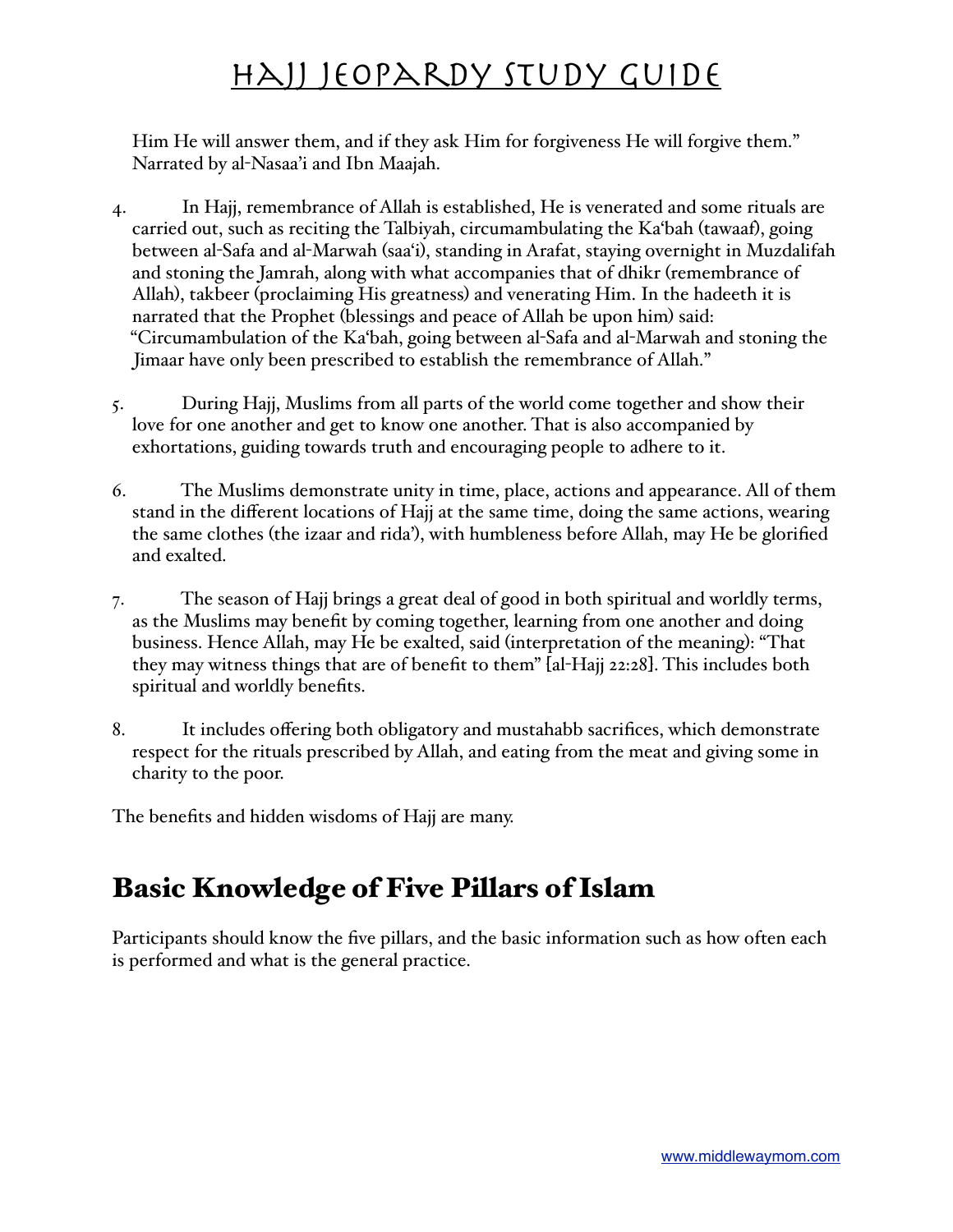#### Hajj Map

Originally posted on Al Jazeera: [http://www.aljazeera.com/focus/hajj/](http://www.aljazeera.com/focus/hajj/2009/11/2009111895127111168.html) [2009/11/2009111895127111168.html](http://www.aljazeera.com/focus/hajj/2009/11/2009111895127111168.html)



#### Memorize Du'a of Hajjis



I respond to Your call O Allah, I respond to Your call, and I am obedient to Your orders, You have no partner, I respond to Your call All the praises and blessings are for You, All the sovereignty is for You, And You have no partners with you.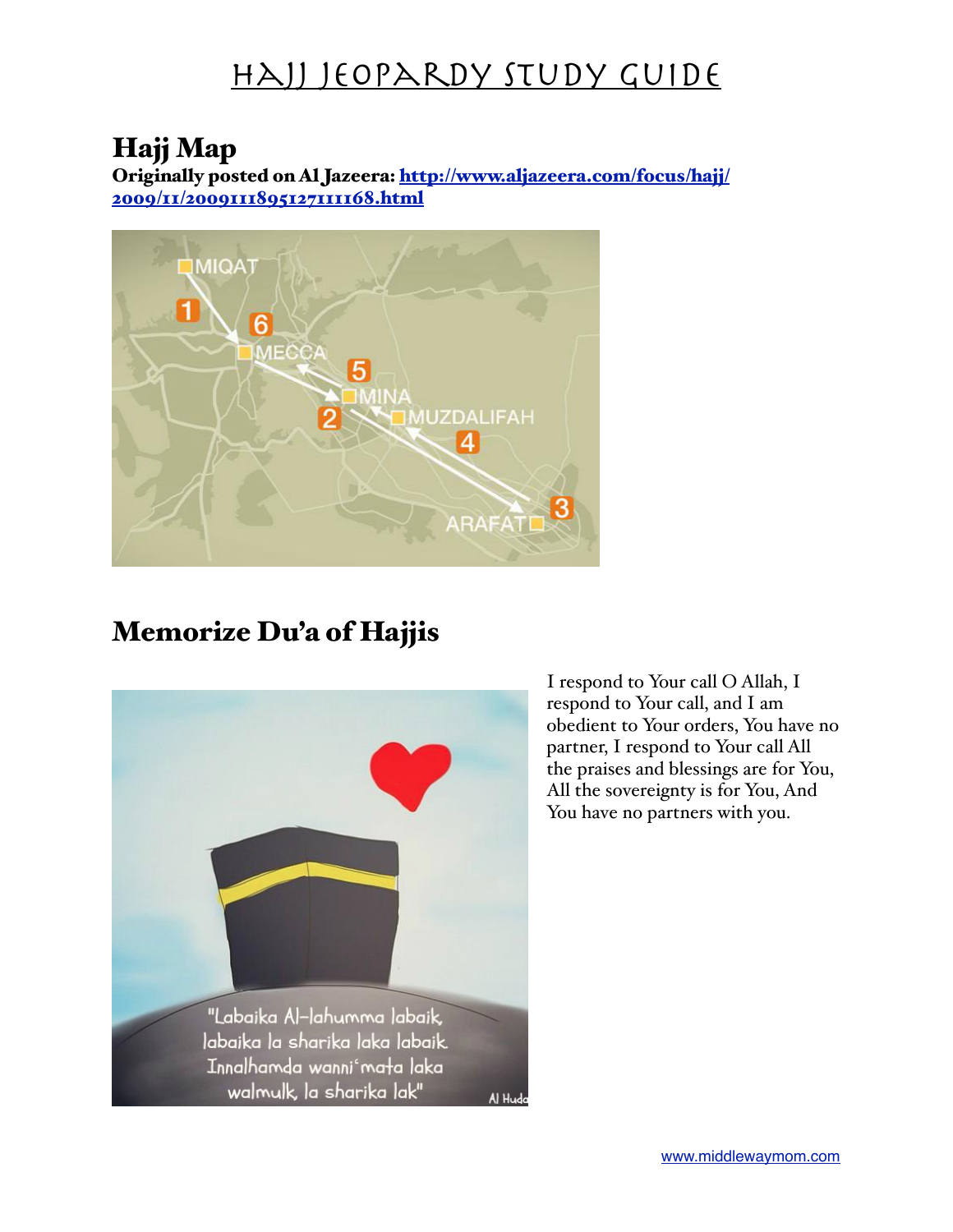#### Short History of Hajj

Source: Invitation to Islam, Issue 1, May 1997 - See more at: [http://www.islamicity.com/articles/Articles.asp?](http://www.islamicity.com/articles/Articles.asp?ref=IC0301-1834#sthash.rU1KZ9NB.dpuf) ref=IC0301-[1834#sthash.rU1KZ9NB.dpuf](http://www.islamicity.com/articles/Articles.asp?ref=IC0301-1834#sthash.rU1KZ9NB.dpuf)



Hajj literally means 'to set out for a place'. Islamically however it refers to the annual pilgrimage that Muslims make to Makkah with the intention of performing certain religious rites in accordance with the method prescribed by the Prophet Muhammad . Hajj and its rites were first ordained by Allah in the time of the Prophet lbrahim [Abraham] and he was the one who was entrusted by Allah to build the Kaba - the House of Allah -

along with his son Ismail [Ishmael] at Makkah. Allah described the Kaba and its building as follows:

• "And remember when We showed Ibrahim the site of the [Sacred] House [saying]: Associate not anything [in worship with Me and purify My House for those who circumambulate it [i.e. perform tawaaf] and those who stand up for prayer and those who bow down and make prostration [in prayer etc.]."  $\left[$ Surah Al-Hajj [22:26](http://db.islamicity.com:81/quran/FMPro?-db=sura.fp5&-lay=entry&-format=sreply.htm&-error=error.htm&ayat_text=22%3A26&-max=7&-find) $\right]$ 

After building the Kaba, Prophet Ibrahim would come to Makkah to perform Hajj every year, and after his death, this practice was continued by his son. However, gradually with the passage of time, both the form and the goal of the Hajj rites were changed. As idolatry spread throughout Arabia, the Kaba lost its purity and idols were placed inside it. Its walls became covered with poems and paintings, including one of Jesus and his mother Maryam and eventually over 360 idols came to be placed around the Kaba.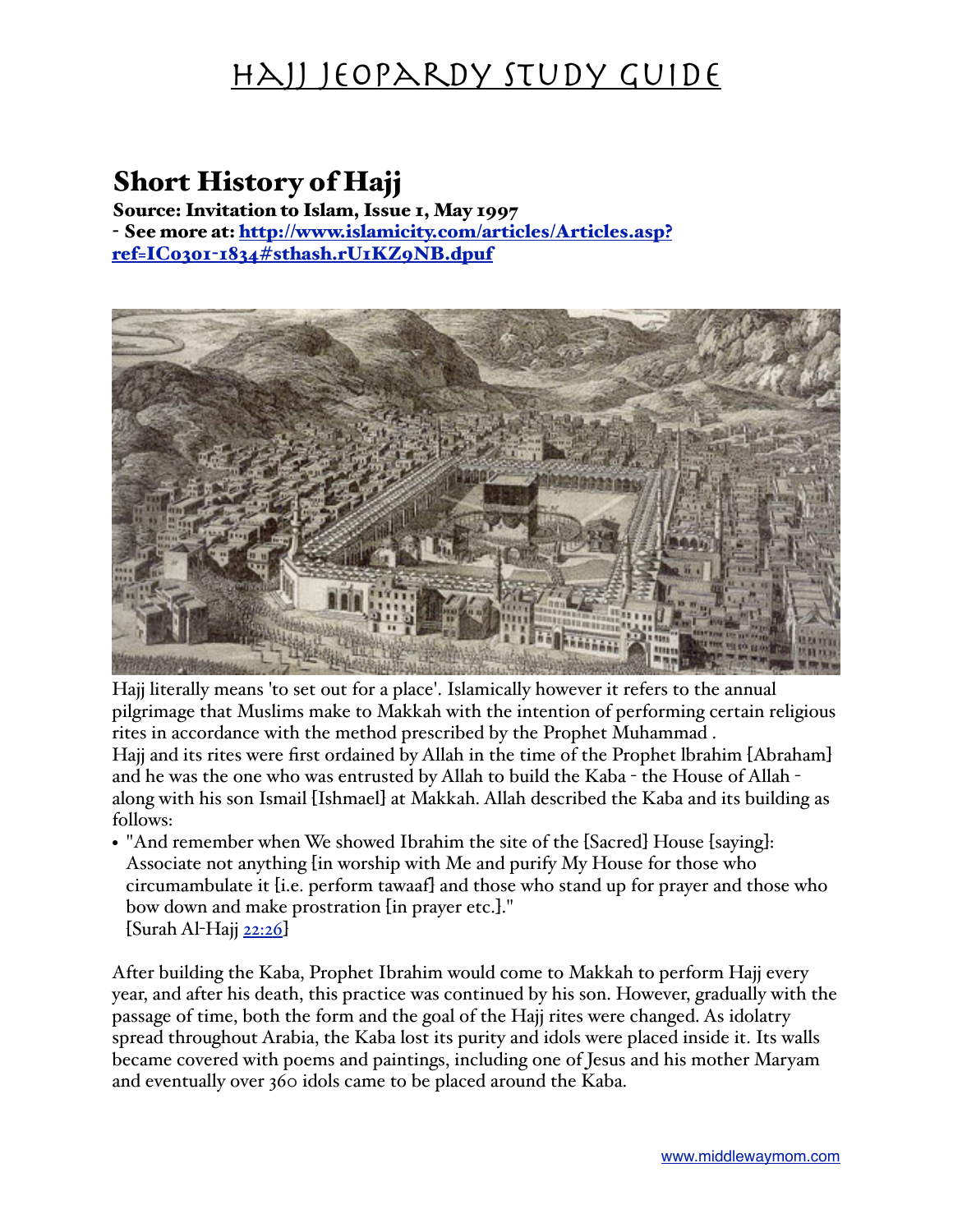During the Hajj period itself, the atmosphere around the sacred precincts of the Kaba was like a circus. Men and women would go round the Kaba naked, arguing that they should present themselves before Allah in the same condition they were born. Their prayer became devoid of all sincere remembrance of Allah and was instead reduced to a series of hand clapping, whistling and the blowing of horns. Even the  $t$  [talbiah](http://www.islamicity.com/m/mediadisplay.asp?ref=814)  $[t]$  was distorted by them with the following additions: 'No one is Your partner except one who is permitted by you. You are his Master and the Master of what he possesses'.

Sacrifices were also made in the name of God. However, the blood of the sacrificed animals was poured onto the walls of the Kaba and the flesh was hung from pillars around the Kaba, in the belief that Allah demanded the flesh and blood of these animals.

Singing, drinking, adultery and other acts of immorality was rife amongst the pilgrims and the poetry competitions, which were held, were a major part of the whole Hajj event. In these competitions, poets would praise the bravery and splendor of their own tribesmen and tell exaggerated tales of the cowardice and miserliness of other tribes. Competitions in generosity were also staged where the chief of each tribe would set up huge cauldrons and feed the pilgrims, only so that they could become well-known for their extreme generosity.

Thus the people had totally abandoned the teachings of their forefather and leader Prophet Ibrahim. The House that he had made pure for the worship of Allah alone, had been totally desecrated by the pagans and the rites which he had established were completely distorted by them. This sad state of affairs continued for nearly two and a half thousand years. But then after this long period, the time came for the supplication of Prophet Ibrahim to be answered:

• "Our Lord! Send amongst them a Messenger of their own, who shall recite unto them your aayaat (verses) and instruct them in the book and the Wisdom and sanctify them. Verily you are the 'Azeezul-Hakeem [the All-Mighty, the All-Wise]." [Surah Al-Baqarah [2:129](http://db.islamicity.com:81/quran/FMPro?-db=sura.fp5&-lay=entry&-format=sreply.htm&-error=error.htm&ayat_text=2%3A129&-max=7&-find)]



Sure enough, a man by the name of Muhammad ibn 'Abdullaah was born in the very city that Prophet Ibrahim had made this supplication centuries earlier. For twenty-three years, Prophet Muhammad spread the message of Tawheed [true monotheism] - the same message that Prophet Ibrahim and all the other Prophets came with - and established the law of Allah upon the land. He expended every effort into making the word of Allah supreme and his victory over falsehood culminated in the smashing of the idols inside the Kaba which once again became the universal center for the worshippers of the one True God.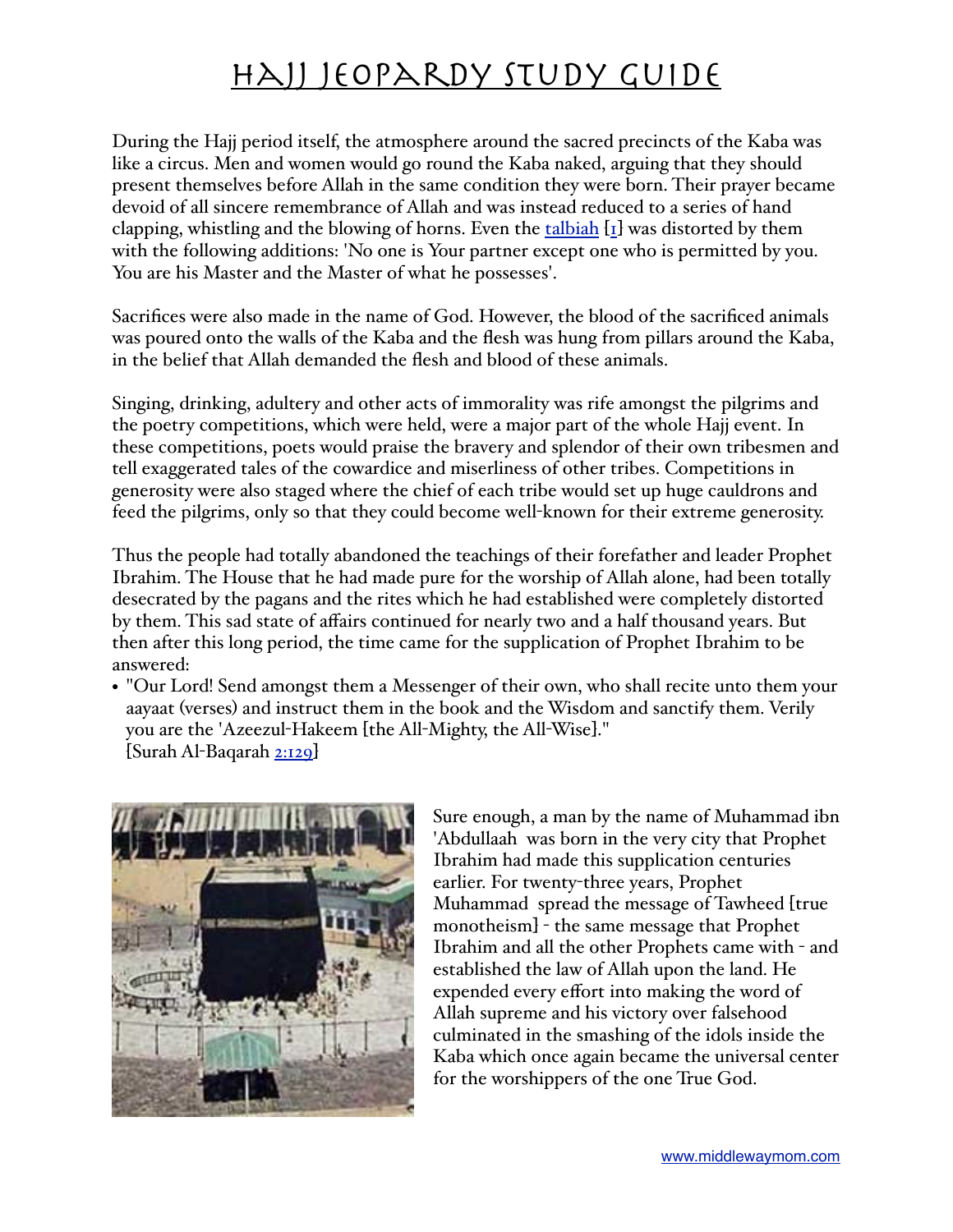Not only did the Prophet rid the Kaba of all its impurities, but he also reinstated all the rites of Hajj which were established by Allah's Permission, in the time of Prophet Ibrahim. Specific injunctions in the Quran were revealed in order to eliminate all the false rites which had become rampant in the pre-Islamic period. All indecent and shameful acts were strictly banned in Allah's statement:

• "There is to be no lewdness nor wrangles during Hajj." [Surah al-Baqarah [2:197](http://db.islamicity.com:81/quran/FMPro?-db=sura.fp5&-lay=entry&-format=sreply.htm&-error=error.htm&ayat_text=2%3A197&-max=7&-find)]

Competitions among poets in the exaltations of their forefathers and their tribesmen's achievements were all stopped. Instead, Allah told them:

• "And when you have completed your rites [of Hajj] then remember Allah as you remember your forefathers; nay with a more vigorous remembrance." [Surah al-Baqarah [2:200](http://db.islamicity.com:81/quran/FMPro?-db=sura.fp5&-lay=entry&-format=sreply.htm&-error=error.htm&ayat_text=2%3A200&-max=7&-find)]

Competitions in generosity were also prohibited. Of course, the feeding of the poor pilgrims was still encouraged as this was done during the time of Prophet Ibrahim but Allah commanded that the slaughtering of the animals which was done for this purpose should be done seeking the pleasure of Allah rather than fame and the praise of the people. He said:

• "So mention the name of Allah over these animals when they are drawn up in lines. Then, when they are drawn on their sides [after the slaughter], eat thereof and feed the beggar who does not ask, and the beggar who asks."  $\left[$ Surah al-Hajj [22:36](http://db.islamicity.com:81/quran/FMPro?-db=sura.fp5&-lay=entry&-format=sreply.htm&-error=error.htm&ayat_text=22%3A36&-max=7&-find) $\right]$ 

As for the deplorable practice of spattering blood of the sacrificed animals on the walls of the Kaba and hanging their flesh on alters, then Allah clearly informed them that:

• "It is neither their meat nor their blood that reaches Allah, but it is Taqwaa (piety) from you that reaches Him."

 $\{\text{Surah al-Hajj } 22:37\}$  $\{\text{Surah al-Hajj } 22:37\}$  $\{\text{Surah al-Hajj } 22:37\}$ 

The Prophet also put a stop to the practice of circling the Kaba in a state of nudity and the argument that the pagans put forward to justify this ritual was sharply rebutted in Allah's question:

• "Say: Who has forbidden the adornment [i.e. clothes] given by Allah which He has produced for His Slaves?"  $\left[\text{Surah al-A'raaf } 7:32\right]$  $\left[\text{Surah al-A'raaf } 7:32\right]$  $\left[\text{Surah al-A'raaf } 7:32\right]$